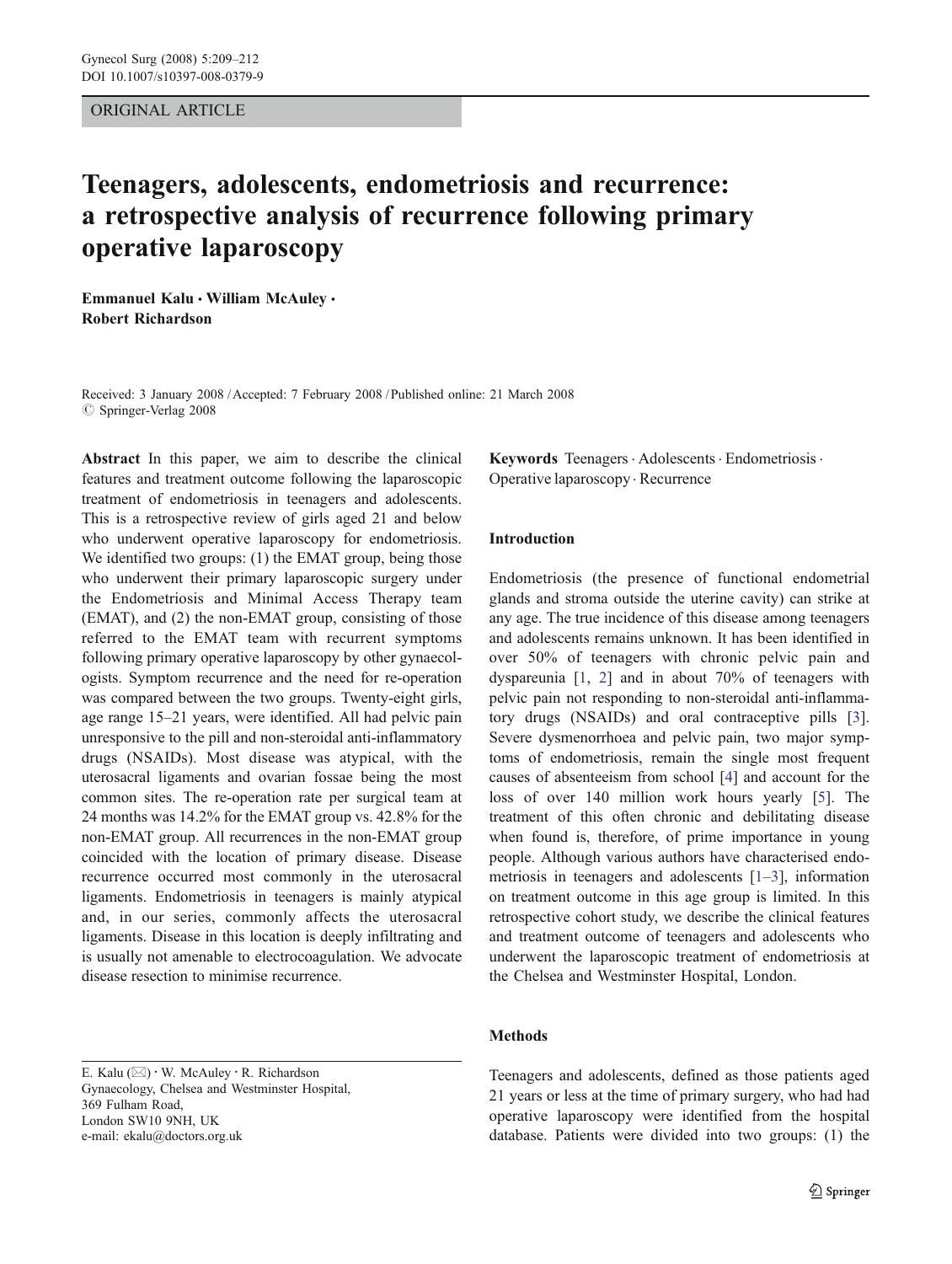EMAT group, being those who underwent their primary laparoscopic surgery under the (specialist) Endometriosis and Minimal Access Therapy team (EMAT), and (2) the non-EMAT group, consisting of those referred to the EMAT team with recurrent symptoms following primary operative laparoscopy by other gynaecologists. Follow up to 24 months was completed. Treatment outcome was assessed on the basis of symptom recurrence and the need for second operative laparoscopy. All of the patients were seen in the EMAT clinic following referral by the non-EMAT team or as routine follow up after primary surgery by the EMAT team, during which, assessment for the need for further surgery was made. The decision for re-operation was based on the presence of persistent symptoms, high pain score, previous non-response to medical therapy and patients' consent. All second surgeries were performed by the EMAT team. During repeat laparoscopy, the index disease location was compared to the disease location at the time of primary surgery. Disease recurrence, as well as the site of recurrence, was compared between the two groups. The results were analysed using the Statistical Package for the Social Sciences (SPSS, Surrey, UK). With an alpha value of 0.05, the power of the study (type 2 error) to detect a significant difference in disease recurrence between the two groups would be 85.3%.

#### Results

Using the hospital coding system, we identified 570 women who underwent laparoscopic treatment of endometriosis at the Chelsea and Westminster Hospital, London, between 2000 and 2005. A total of 4.9% (28/570) were teenagers and adolescents, age range 15–21 years. All had pelvic pain unresponsive to the pill and NSAIDs. The nature of the pelvic pain was cyclical in 78% and non-cyclical in 21% of the cases. Other presenting symptoms and their frequencies are shown in Table 1. Fifty percent of the primary laparoscopic procedures (14/28) were performed by the EMAT team, and the other half by non-EMAT consultants, including referrals from secondary care. Disease severity was equally distributed between the two groups. In the non-EMAT group, treatment was exclusively by electrocoagulation/ablation. In contrast, in the EMAT group, treatment was predominantly by lesion resection. The uterosacral ligaments (USL) and ovarian fossae were the most common sites affected (Fig. 1). Atypical endometriosis constituted the most common lesions in this age group (Fig. [2](#page-2-0) and Picture [1](#page-2-0)). The re-operation rate at 2 years was  $14.2\%$  $(2/14)$  for the EMAT group vs. 42.8%  $(6/14)$  for the non-EMAT group (*p*=0.023) (Figs. [3](#page-2-0) and [4\)](#page-3-0).

Table 1 Presenting symptoms in teenagers and adolescents with endometriosis

| Symptoms                 | Total number | Percentage <sup>a</sup> |
|--------------------------|--------------|-------------------------|
| Pelvic pain              | 28/28        | 100%                    |
| -Cyclical                | 22/28        | 78.57%                  |
| -Non-cyclical            | 6/28         | 21.42%                  |
| Dyspareunia <sup>b</sup> | 17/23        | 73.39%                  |
| Irregular periods        | 13/28        | 46.45%                  |
| Vaginal discharge        | 3/28         | 10.71%                  |
| Bowel symptoms           | 3/28         | 10.71%                  |
| Urinary symptoms         | 1/28         | $3.57\%$                |
|                          |              |                         |

<sup>a</sup> The percentages do not add up to 100% because the patients often had more than one symptom

<sup>b</sup> Five teenagers were not sexually active

Disease recurrence occurred most commonly in the uterosacral ligaments (Fig. [3\)](#page-2-0). All recurrences in the non-EMAT group coincided with the location of primary disease.

#### Discussion

About 5% of women who underwent surgery for endometriosis in the 5-year period were teenagers/adolescents. This equates to about five young women per annum, a small but significant number. The chronic debilitation associated with this disease makes its management in these young people of prime importance. Although laparoscopy has been shown to be safe, minimally invasive and enables a definitive diagnosis and treatment of endometriosis in adolescents [[6\]](#page-3-0), the decision to subject these young people to surgery is often delayed and preceded by a prolonged period of unsuccessful symptomatic treatment. Surgical treatment,



Fig. 1 Disease location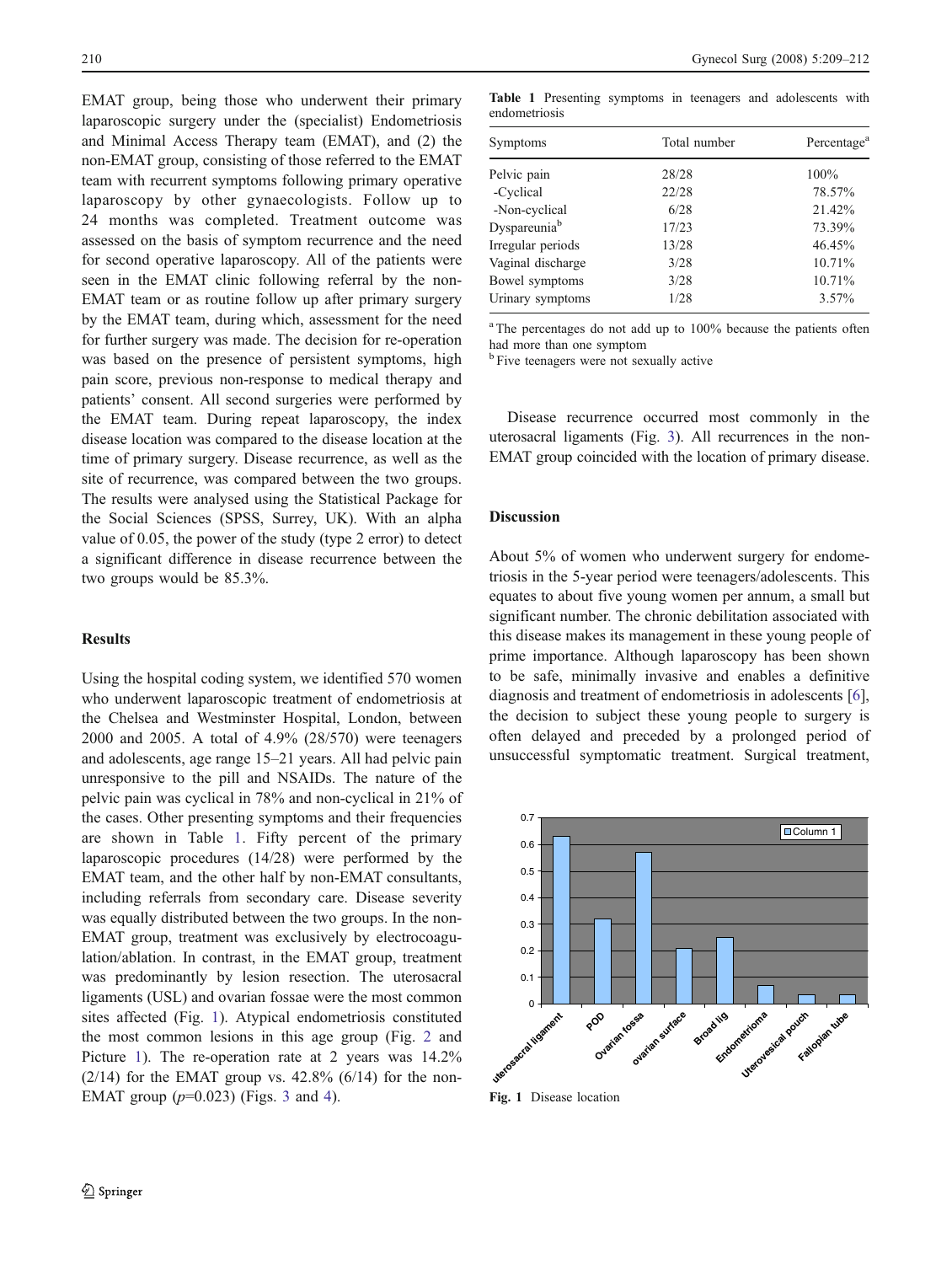<span id="page-2-0"></span>Fig. 2 Types of lesions found in teenagers/adolescents



however, is associated with recurrence, and this seems to depend on who operates.

In our series, girls who were operated by generalist gynaecologists had a three-fold increase in symptom recurrence and the need for re-operation, compared to their counterparts, who were operated by an endometriosis specialist team. This difference in treatment outcome may be related to the mode of surgical treatment. While the treatment was exclusively by electrocoagulation/ablation in the non-EMAT group, in the EMAT group, treatment was predominantly by lesion resection. This is important, since the most common location of endometriosis in this series were the uterosacral ligaments. Disease in this location is usually deeply infiltrating and not amenable to electrocoagulation [\[7\]](#page-3-0). The high recurrence in the non-EMAT group may, therefore, be related to the incomplete ablation of deeply infiltrating disease. The fact that there was always recurrence in the areas of previous ablation in the non-EMAT group cases also points to insufficient primary treatment in this group.



Like other researchers [\[2,](#page-3-0) [10](#page-3-0)], we found red endometriosis with neovascularisation to be the most frequent type of lesion in these young women. Red lesions include at least three morphologic forms, red polyps, red vesicles and red flame-like lesions [\[11\]](#page-3-0), and they are thought to be more biologically active than their brown/black counterparts and more strongly associated with dysmenorrhoea [[12\]](#page-3-0). The typical blue–black (powder burn) implants common in adult women were present in only 18% of our cases. Other subtle appearances of endometriosis that may easily go unrecognised during surgery in young women include vesicular lesions and lesions in peritoneal pockets. The role that atypical disease plays in the recurrence/persistence of symptoms in this age group remains uncertain. It is possible that failure to recognise and treat atypical disease may also contribute to the non-resolution of symptoms.



Picture 1 Red endometriosis in the uterosacral ligament



Fig. 3 Site of disease recurrence